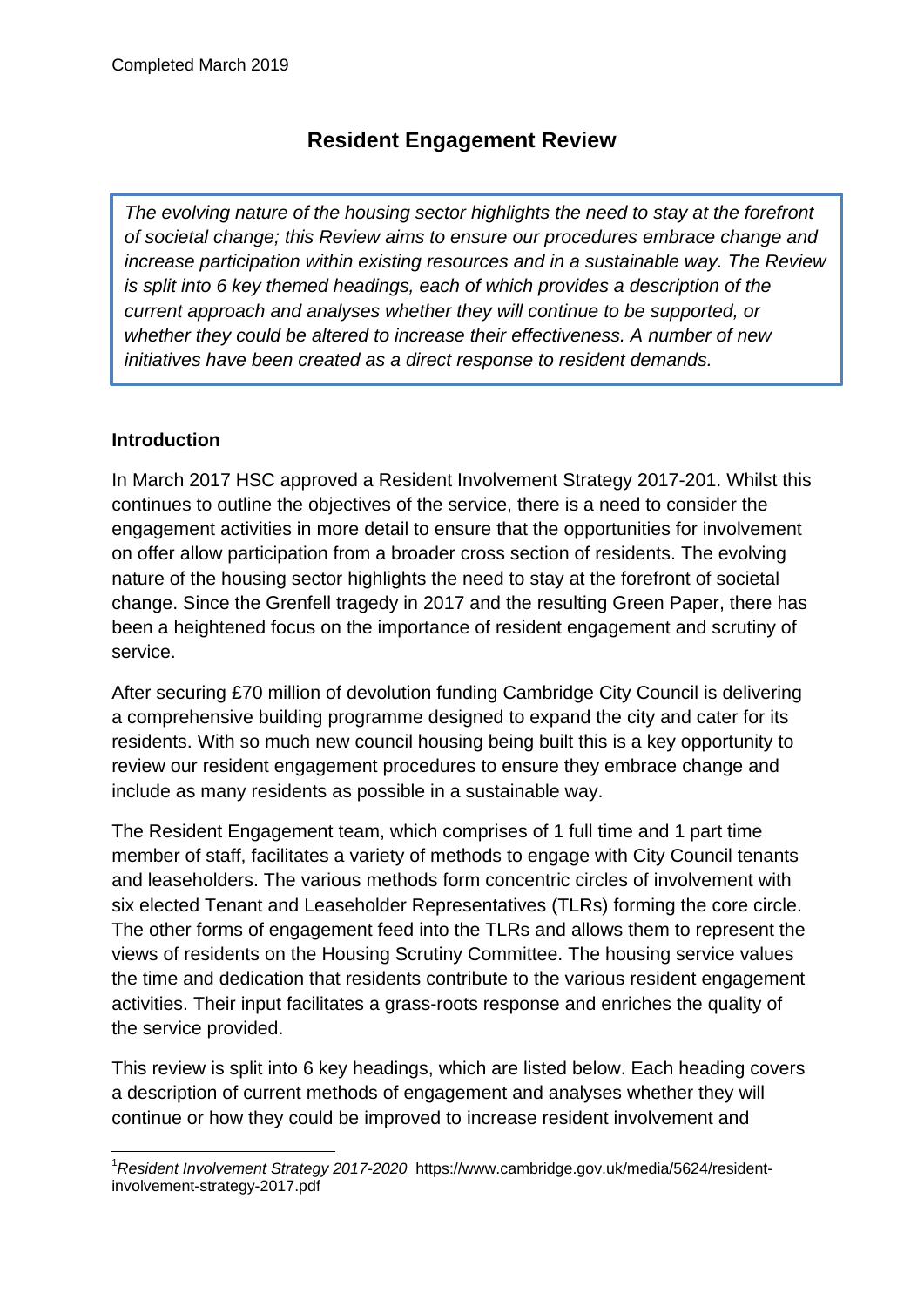engagement. Fundamental to each of the proposals is for residents to feel empowered to take part and input to a service which delivers for them.

- Development and Accountability
- Digital
- Surveys
- Community Improvement
- Wider Engagement
- Communication

The improvements proposed under these 6 headings are not exhaustive and the approach to delivery will remain flexible in order to ensure the initiatives evolve through time to suit residents' needs and demands. The TLRs input has been instrumental to evidencing the review and they have expressed support for the recommendations. The wider methodologies used have been to:

- Measure the objective effectiveness and value for money of existing services
- Consider feedback from residents on existing services and on other services that they are requesting
- Research other providers' services, to compare for positive practice
- Consider all the above in the light of specific developments in social housing in Cambridge, and the Council's future strategic needs.

Networking and having an awareness of best practice from other housing providers is an ongoing requirement to ensure quality and efficiency in service delivery. In order to analyse different approaches to resident involvement research has been undertaken into other Local Authorities across the country such as Colchester, Nottingham, Brighton, Oxford and Islington. Examples of effective engagement are dotted throughout the Review and serve as a guide to how we can improve our approach. The Review also aligns with the wider service objectives which help determine priorities for consultation moving forward. These are:

- Place
- Income maximisation
- Looking after our most vulnerable residents
- Ensuring quality and efficiency in service delivery

#### **Development and Accountability**

Our key aim is to facilitate empowerment by making sure tenants and leaseholders have an influencing role that is proactive, inclusive and leads to positive service improvements.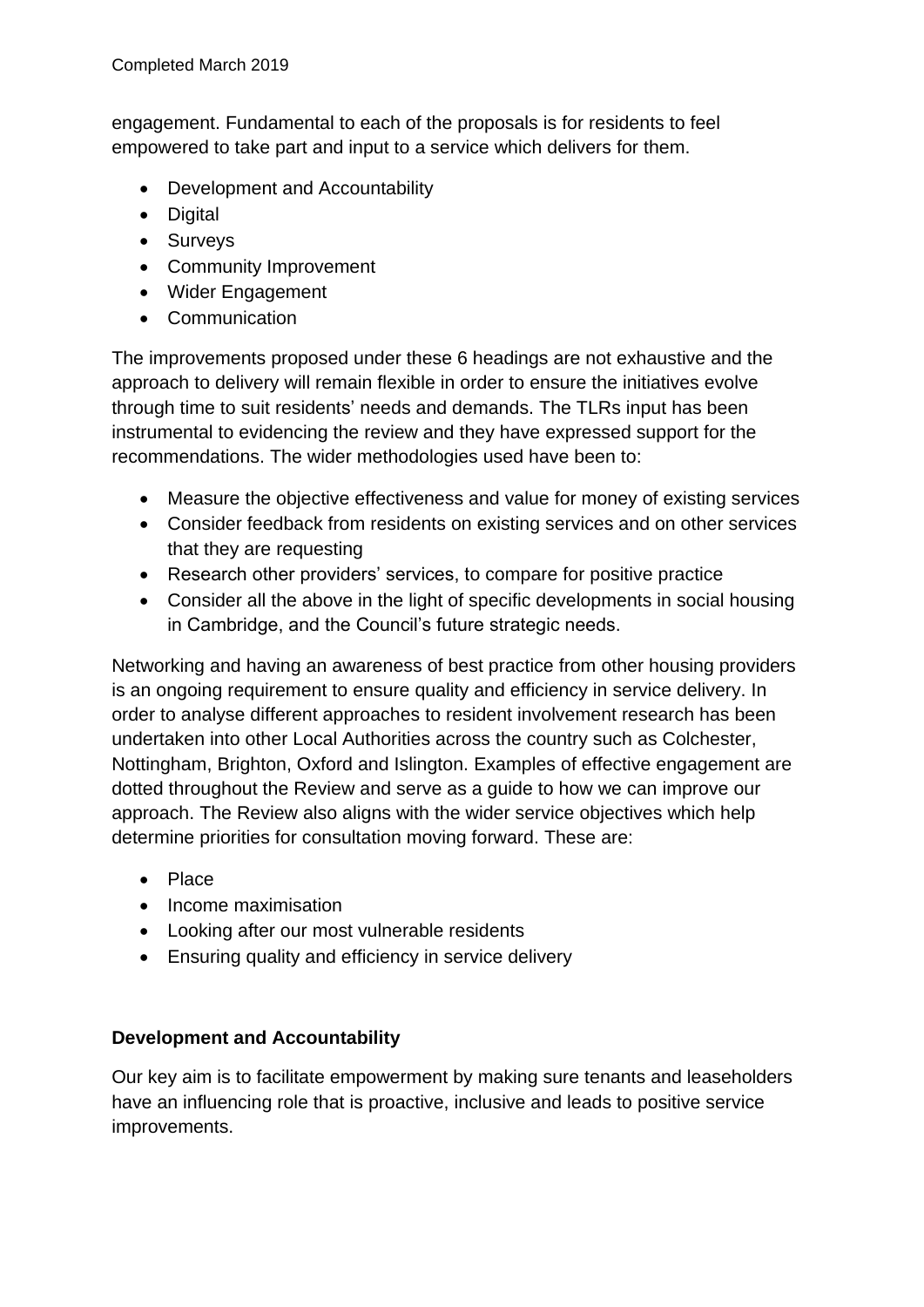The current scrutiny arrangements involve five tenants and one leaseholder being elected by City Council residents to represent their views on the Housing Scrutiny Committee (HSC). Elections take place every 4 years and are independently conducted by the Electoral Reform Society. As Members of HSC, TLRs vote on all decisions relating to the landlord function of the Council which encompass policy, strategy and service-delivery. Having residents sitting on the Council's main housing committee is a unique approach to scrutiny facilitating insight which allows the Council to tailor and target services. Their involvement ensures accurate feedback and challenge from service-users', connecting decision-makers with the grassroots communities they serve.

Our research into other housing providers' approaches to scrutiny highlights the variety in arrangements. Cambridge City Council takes a relatively unique approach by pre-scrutinising decisions before they have formally been made. Having elected TLR's sitting on HSC allows them to scrutinise decisions at the same time as councillors. Although TLR's cannot vote on housing matters that do not relate to the Housing Revenue Account, their position on the HSC does allow them the opportunity to get an insight and verbally scrutinise the wider housing decisions during committee.

Analysis of the current arrangements highlights how the TLR position on the HSC facilitates a level of scrutiny and accountability, however it only operates at the signoff stage of a decision rather than during its development. In order to create the opportunity for more meaningful resident contribution this Review seeks to strengthen the existing scrutiny processes by increasing their scope for input.

**Proposal 1:** To facilitate input and greater consultation, officers will be encouraged to consult with residents in the infant stages of many of the decisions/reports/policies which relate to tenants and leaseholders.

*Impact of Proposal 1*- At present the draft HSC agenda containing the Forward Plan items are circulated to relevant officers for administrative purposes long in advance of report deadlines, this could also be sent to TLRs so that they can personally identify reports of interest. Instilling this approach will ensure that resident consultation will become a normal and fundamental part of business practice for officers. It will also enable residents to feed into the decision making process at a stage where they can achieve meaningful input, rather than just at sign off. Contributing at all stages of the process facilitates effective 'journey mapping'2 and ensures resident interests are at the heart of service delivery allowing them to feel an element of ownership over the topic at hand.

 2 *Tpas Journey Mapping with our Customers* https://www.tpas.org.uk/blog/journey-mapping-with-ourcustomers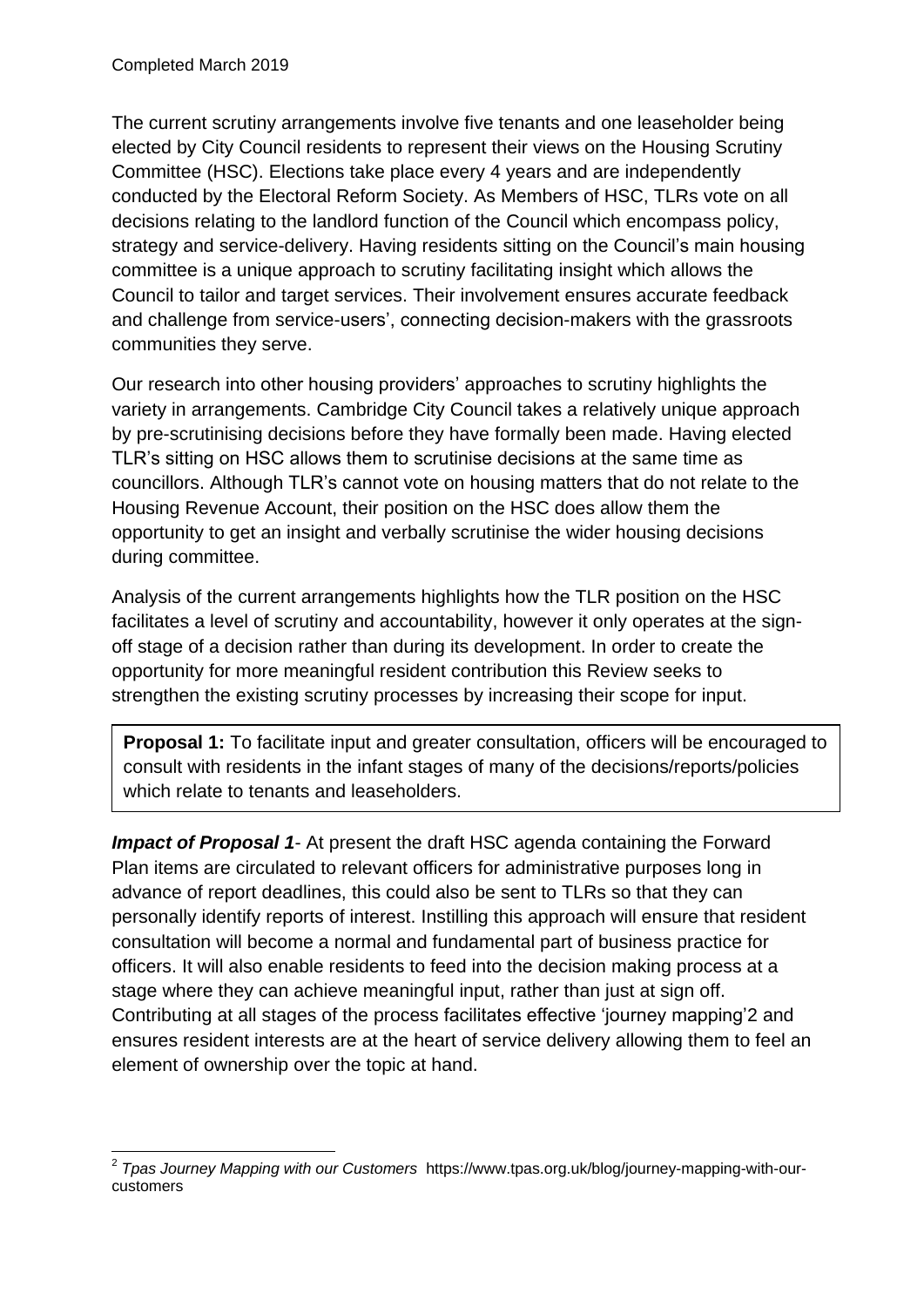To facilitate an increased level of resident input there needs to be a wider bank of residents available to be called upon. Brighton City Council3 and Colchester Borough Council4 have successfully implemented resident panels which are advisory in nature, giving Panel members an opportunity to examine issues which affect how their services are accessed and delivered. The Panel is chaired by a resident member of their Decision Making Board and as such the outcome of panel discussion is fed by the Chair directly back into the Board.

**Proposal 2:** To strengthen existing scrutiny processes, the creation of a residents' Panel would facilitate a greater level of input from a wider and more representatives demographic of residents.

*Impact of Proposal 2:* The Panel would meet bi-monthly and be chaired by a TLR. The Panel size would not be limited so interested residents who are prepared to invest a minimum amount of time could all take part. In order to appeal to a greater number of residents, attendance would not be required at every meeting and members could also take part digitally if desired. The terms of reference would be developed in consultation with TLRs in order to establish the responsibility of the panel, which items would be heard and how the information that it produces is used. Once established the panel would be flexibly consulted as a cross- service sounding board on a plethora of topics which impact residents; their response would then be fed back to TLRs by the Chair. Once the governance arrangements are agreed the purpose and remit can be communicated with officers to ensure the panel is utilised effectively. This approach facilitates a greater level of input from a wider and more representative demographic of residents.

Meanwhile, the City Council's Housing Development Agency (HDA) has a large programme to deliver private and social housing across the city over the next few years. Many of the proposals will see the creation of whole new estates. Being on the cusp of such large scale projects provides an opportunity for residents to contribute to the design and development of the new communities. TLR's already receive quarterly updates from HDA representatives who meet to outline the progress on existing and prospective developments.

**Proposal 3:** Will implement an additional element to the HDA update meetings by dedicating a proportion of time to specific developments which are at their design stage, allowing time to review the plans, materials and layout of the proposals in detail. The HDA representative will take the feedback and contribute it to the ongoing development discussion.

 <sup>3</sup> *Area Panels - Housing Management* https://www.brighton-hove.gov.uk/content/housing/councilhousing/area-panels-housing-management

<sup>4</sup> *CBH Residents Panel* http://www.cbhomes.org.uk/CHttpHandler.ashx?id=24156&p=0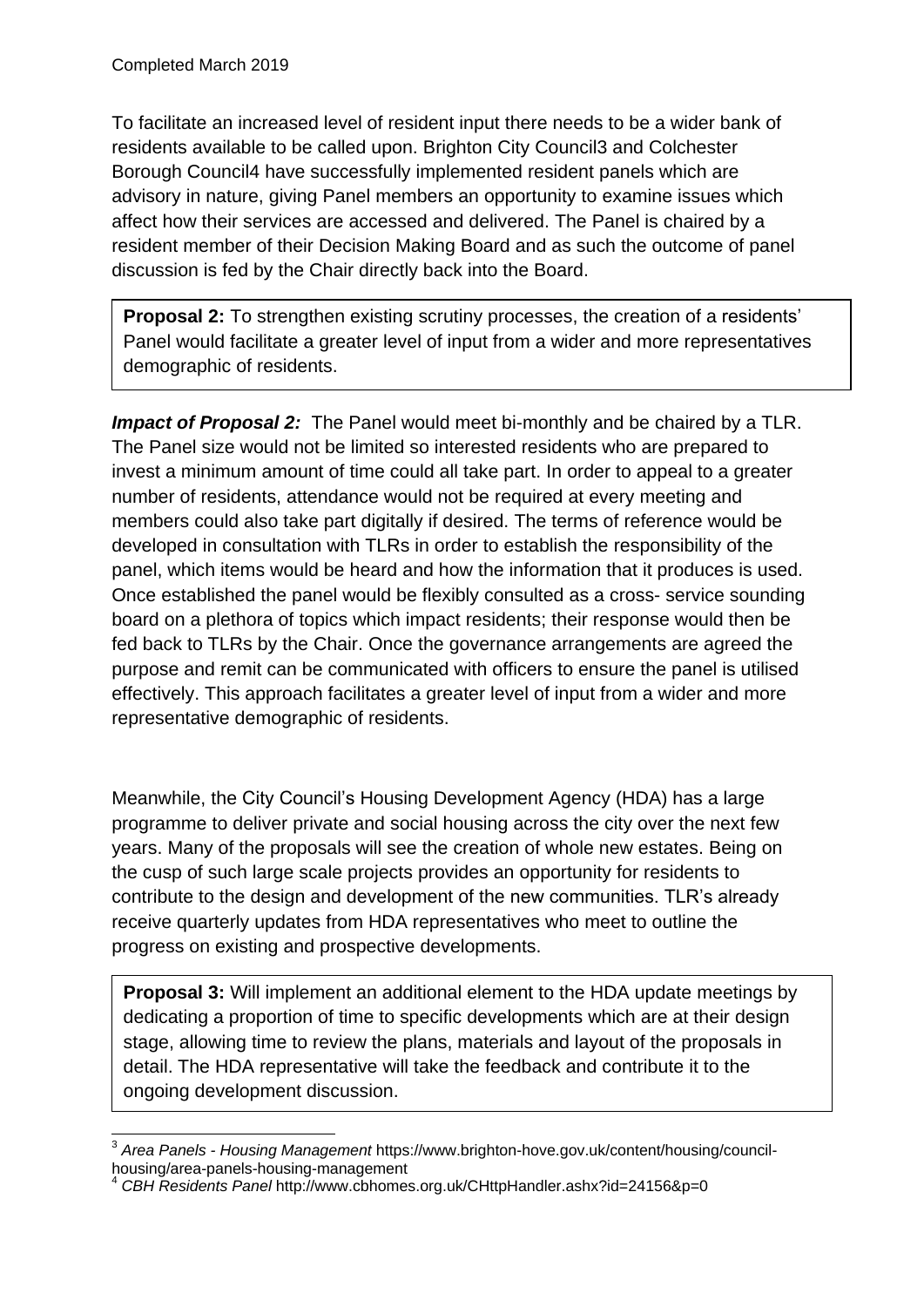*Impact of Proposal 3:* This involvement allows residents an opportunity to use their experience of living on estates and in council owned properties to highlight residents' priorities. Their input can also contribute to reviewing the HDA's Employment Standard Specification Requirements. This document sets the required standard for all future HDA housing developments.

## **Digital**

The digital world is ever expanding and more core services are now transferring to online systems to reduce cost and increase efficiency. There is a danger for those who cannot access digital facilities to get left behind during this switch. Facilitating digital inclusion is a fundamental aspect of resident involvement and aligns with the wider Council's Anti-Poverty Strategy and Digital Transformation Strategy. This Review aims to ensure we are connecting citizens and providing digital customer service where it will be needed in the future.

Over the last few years the Resident Engagement service has trialled a number of digital inclusion projects to identify which approach is the most successful. Examples include:

- Holding drop-in computer sessions in areas of high need to teach residents core usability skills
- Providing free 12 week training courses
- Loaning digital equipment
- Giving residents the opportunity to buy loaned equipment at a reduced rate
- Training residents as Digital Champions in sheltered schemes

The latter is an ongoing programme delivered in sheltered schemes which targets older people and involves training residents to become Digital Champions so they can help teach other residents who need assistance in a sustainable way.

We are committed to continuing to develop and deliver digital initiatives which respond to the challenges experienced by tenants and leaseholders imposed through other societal factors such as welfare reform. Analysis of the past projects has highlighted that in order to secure attendance and be effective projects need to be delivered directly within the community they serve, convenience and flexibility are crucial.

Feedback from residents and digital partners across the city5 confirms that for many residents their main equipment for accessing the internet is through a smartphone or handheld device. We have used this information to propose the following improvement:

<sup>1</sup> <sup>5</sup> *Digital Partnership Meeting*-Chaired by Cambridge City Council's Digital Inclusion Projects Officer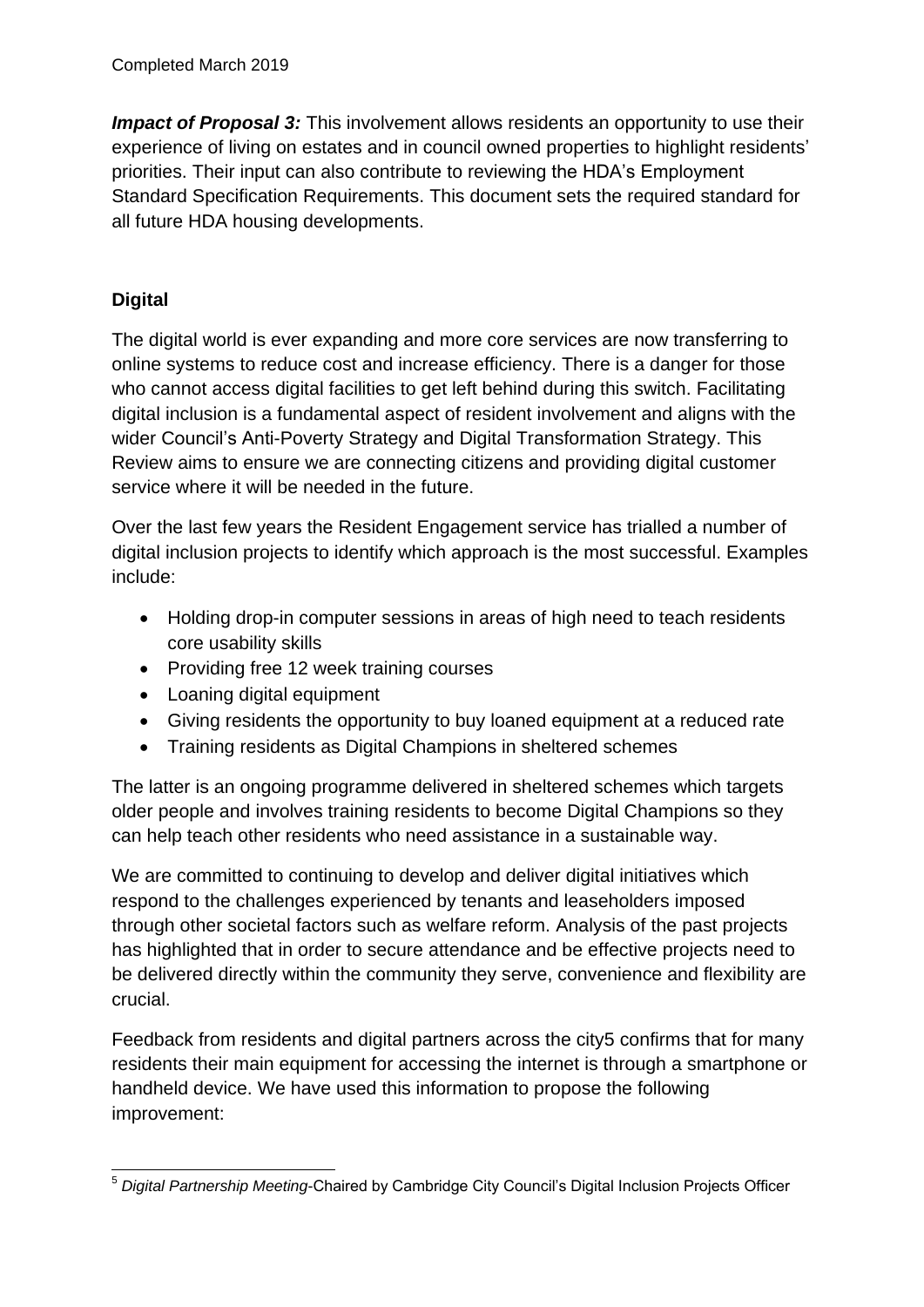**Proposal 4:** Explore the development of alternative digital classes which teach learners how to use their own devices to a greater capacity, for example to make and monitor a Universal Credit application using their smart phone.

**Impact of Proposal 4:** This approach enables residents to increase their digital capacity by using a device that they already own.

The cost of an internet connection and an on-going contract can be a barrier for many residents on low incomes. The Housing Service wants to facilitate increased connectivity inside people's homes and in community facilities where it can be used for free. Increasing competition between providers is widely regarded as a way to drive down price.

**Proposal 5:** The housing service is committed to facilitating increased connectivity by working with providers to allow them access to install fibre optic broadband capability into residential housing estates and community facilities owned by Cambridge City Council.

*Impact of Proposal 5:* A number of companies have approached the Housing Service to request access to install their fibre infrastructure into estates, the Council will do all it can to support companies to do this and help create a competitive marketplace. The Head of Housing has decided to begin this process by granting access to a company who will install the infrastructure to all properties and community rooms for free. Residents can choose to take up a connection package thereafter. The company has developed a reduced price package specifically designed for Cambridge City Council tenants which has options for a short term rolling contract. As part of the agreement the ongoing community room connection will be free of charge to the City Council ensuring a free facility for residents' use. The ongoing programme of delivery will be managed by the Resident Engagement Officer to ensure minimal disruption to residents.

In order to make the best use of council resources, plans are in place to recycle some of the digital equipment which is being upgraded as part of the Council's Office Accommodation Strategy. The roll out of the strategy means that a lot of equipment for officers is being upgraded which leaves the old hardware redundant.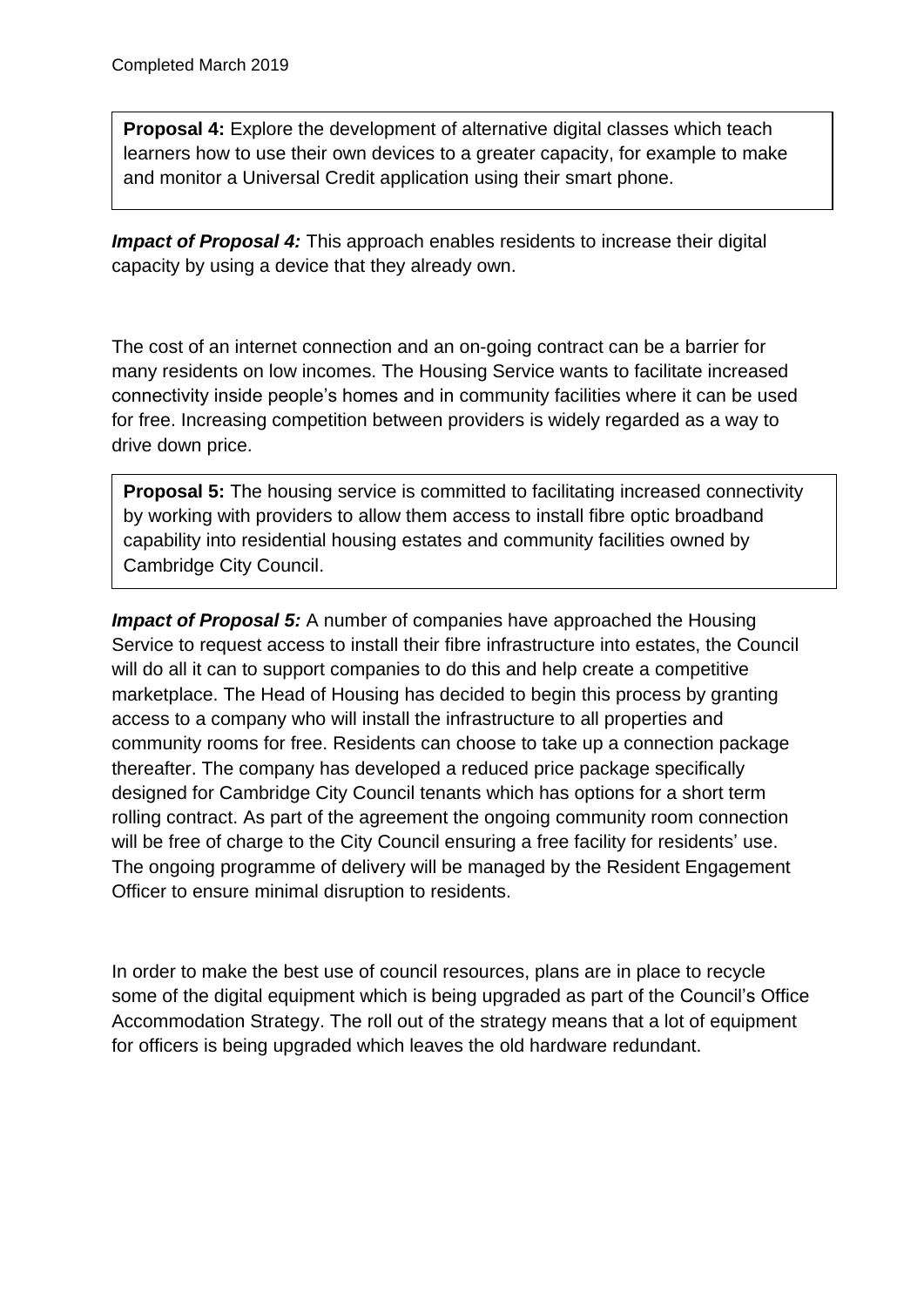**Proposal 6:** Taking a one-council approach, a plan is in place to recycle some of the equipment, install appropriate software and then house it in the City Homes community rooms for public use.

**Impact of Proposal 6:** Once internet access is established in community rooms and equipment is available for public use, free digital sessions will be held for residents to learn skills and gain a standard of understanding. This can help reduce social isolation, improve employability and digital independence. The classes will be developed in conjunction with the Digital Inclusion Projects Officer who delivers the digital elements of the Anti-Poverty Strategy.

Research into other housing providers has shown that many have created online digital platforms to gather resident input and satisfaction. Stonewater Housing have created an online Customer Hub6 which encourages residents to get involved and help shape services by providing a central area for residents to leave feedback about services, reply to consultations/surveys, read others' feedback and discuss ideas about improvements.

**Proposal 7:** Building a similar resident-focussed digital platform will be explored in detail, with a view to connecting residents so they can contribute to housing matters from the comfort of their own home.

*Impact of Proposal 7:* A digital platform will increase accessibility for residents to take part in discussion without having to be available to attend activities in person.

# **Surveys**

Legislation requires all registered housing providers to consult tenants at least once every three years on the best way of involving them in the governance and scrutiny of the organisation's housing management service7. To date, a Survey of Tenants and Residents (STAR) survey has been the main source of wide-scale data gathering for the City Council's Housing Service. STAR Surveys were sent to all tenants and leaseholders every 4 years to measure satisfaction; the results were also used to identify priorities in the following years. The last survey was undertaken in 2014 however, the response rate from tenants was only 26%. Although this approach gathers resident opinion, the low response rate means that the results are

<sup>1</sup> <sup>6</sup> *Stonewater Customer Hubb* https://thehubb.stonewater.org/

<sup>7</sup> *Tenant Involvement and Empowerment Standard*- Homes and Communities Agency. https://assets.publishing.service.gov.uk/government/uploads/system/uploads/attachment\_data/file/72 5831/Tenant\_Involvement\_and\_Empowerment\_Standard.pdf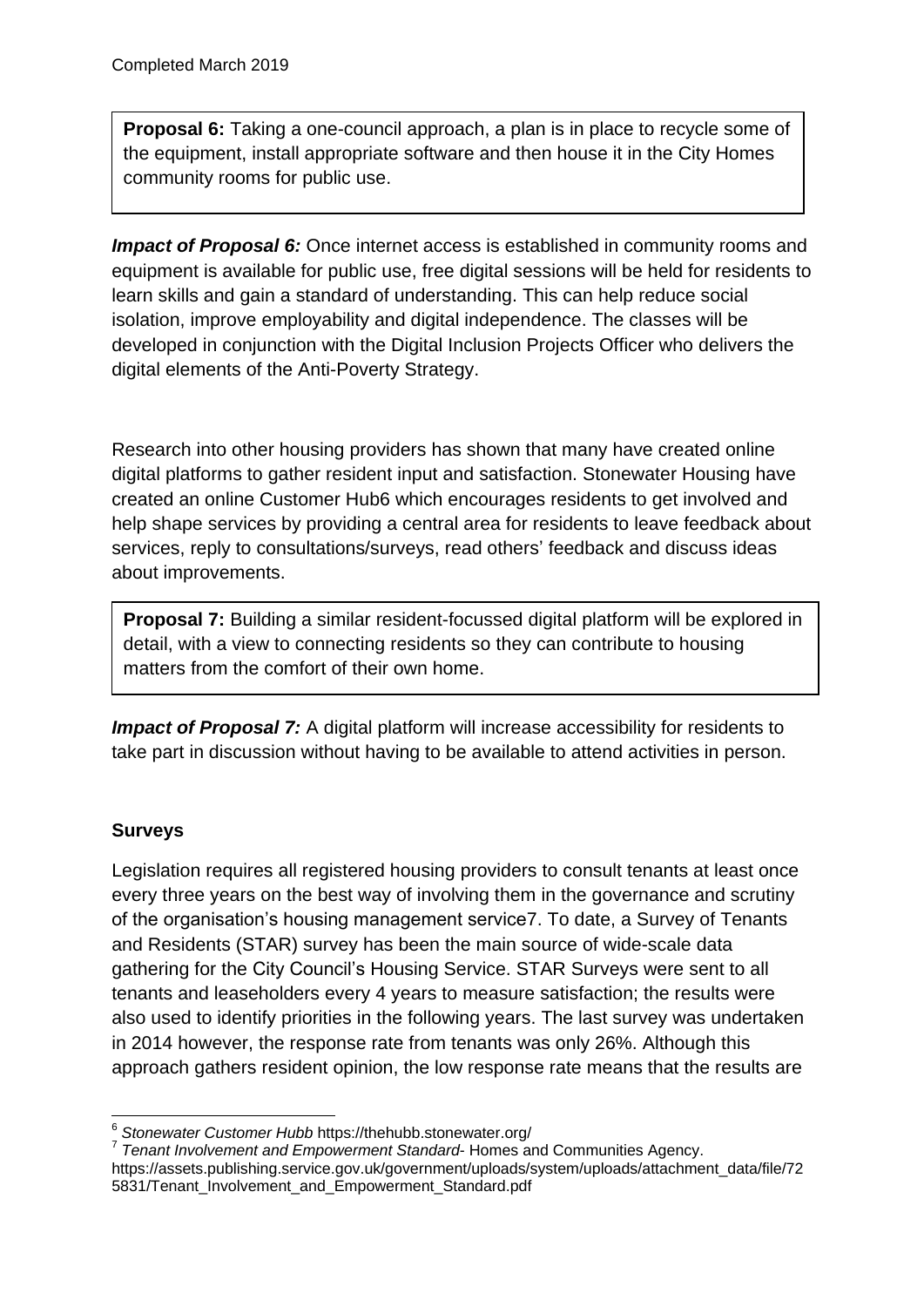given a voice. To ensure as many residents as possible have an opportunity to feedback this Review proposes to utilise various avenues of communication which appeals to a broader spectrum of preferences; encompassing digital, paper, telephone and face-to-face. Employing a third party company to undertake telephone interviews was considered as a new approach to data gathering but TLRs felt that the response rate would be low because of scepticism from residents about divulging information over the phone. They felt other survey methods should be explored first.

**Proposal 8:** Cambridge is a relatively small city but its various areas have differing needs. To tailor our service to meet these needs localised surveys and consultations will be employed to increase our understanding of what residents want. The scope for participation in postal surveys will be held in conjunction with wider activities such as resident walkabouts, estate improvements, and policy consultations.

**Impact for Proposal 8:** The purpose of taking a more direct approach is to ensure we are asking the right people about issues in the areas which impact them directly8. Combining different methods of communication allows us to feedback to residents about issues they have raised and to manage their expectations in terms of what is and is not achievable. In each questionnaire residents will be asked to comment on their local area however there will also be a standard set of wider services related questions to build a broader picture of opinion.

With a large housing development programme underway resident feedback will be crucial to understanding levels of satisfaction within the new communities.

**Proposal 9:** To embed engagement from an early stage the Housing Development Agency will provide information on developments which are newly completed and house new tenants. After the first six months residents will receive a survey which asks questions relating to their experience and if there are any issues with the property?

**Impact for Proposal 9:** This aims to increase our understanding of their experiences enabling the Council to learn and develop its approach. It also builds a line of communication between new residents and their service provider.

## **Community Improvement**

A key priority for the housing service is to ensure our estates are safe, clean and enjoyable places to live. If residents are going to contribute to ensuring this is maintained they too need to feel a sense of pride, wanting to make valuable changes

<sup>1</sup> <sup>8</sup>National Principles for Public Engagement, Participation Cymru https://participation.cymru/en/principles/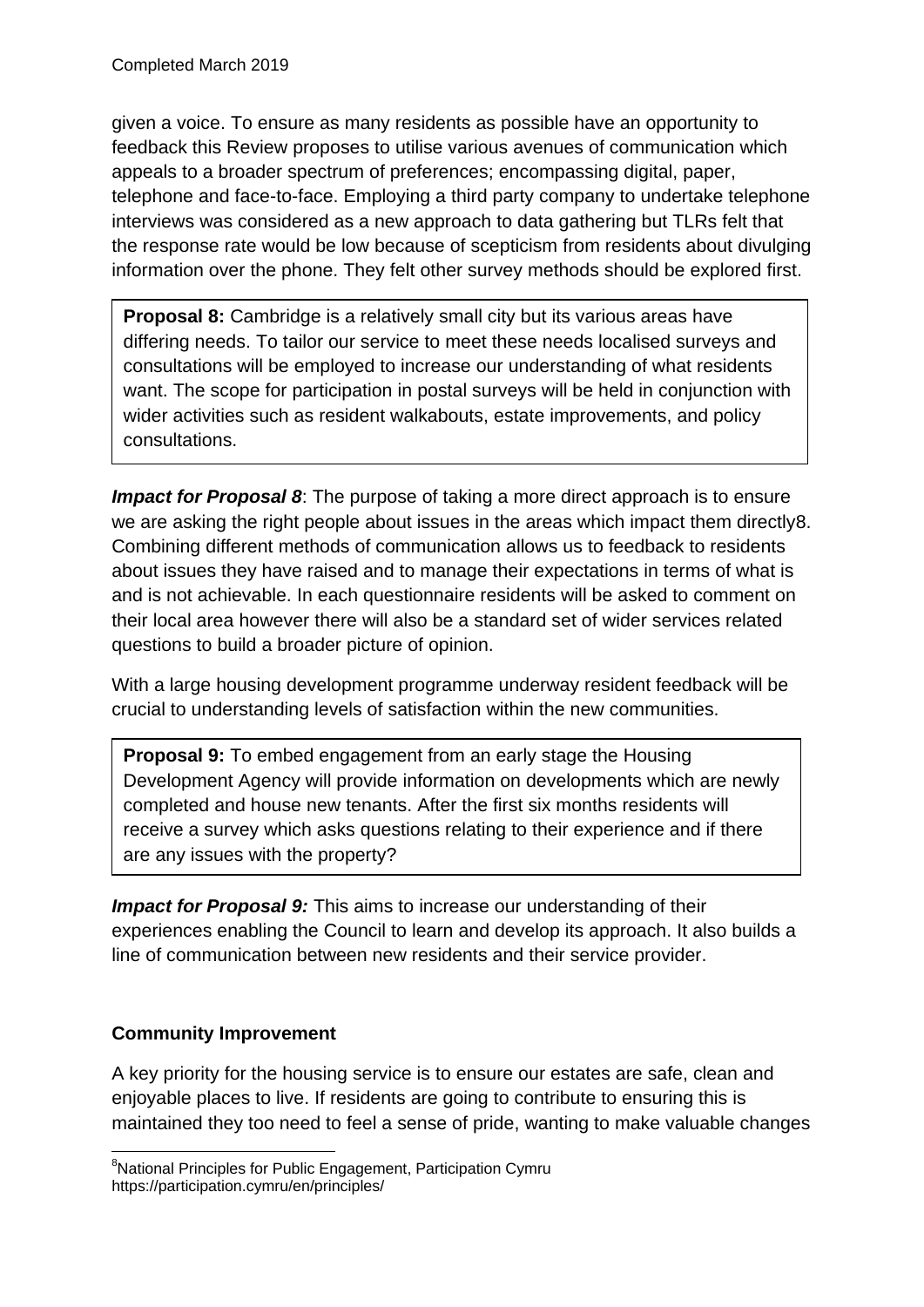to their community. The Review highlighted the benefits that City Council services gain from residents' input and the empowering impact this contribution also has for residents.

A tenant and leaseholder Garden Competition is held every summer with a prize giving ceremony for all participants later in the year. There are a number of different entry categories which enables residents with any type or size of garden, balcony or green space to take part. The competition promotes inclusivity, it is very popular and involves a significant proportion of disabled or vulnerable residents. It is straightforward to administer and will continue to be supported by the Resident Engagement service.

Resident Inspectors and wider resident feedback has highlighted the support for two existing initiatives: Estate Walkabouts and Resident and Officers Asset Management (ROAM)/Void meetings. Resident enthusiasm is displayed through a direct request for both programmes to remain on the future resident involvement agenda and to seek information on how their activities can expand going forward.

Throughout 2018 estate walkabouts were conducted across the city. Residents had the opportunity to join and walk around their estates with council officers and ward councillors to identify issues. The approach has been really successful and empowered residents to directly influence council priorities in their areas. In order to reach more residents additional support will be provided by the Resident Engagement Officer to formalise the organisation, advertise the sessions and publicise the findings more widely.

**Proposal 10:** The review will support a continued programme of bi-monthly walkabouts which alternates between north and south city estates. The arrangements will be formalised to allow more residents to take part.

*Impact for Proposal 10:* Formalising the arrangements and advertising the meetings more widely to local residents and providing contact details for those who cannot attend but would like to input via email or telephone. Each officer in attendance will take away their own actions and will have ownership over their delivery.

Until recently Resident and Officers Asset Management (ROAM) meetings brought together residents and council officers. The group was resident-led and designed to inform/influence the City Council's planned works programme. The meeting was followed by a Voids meeting which provided updates on void properties across the city. Changes to some council services meant that these meetings were put on hold.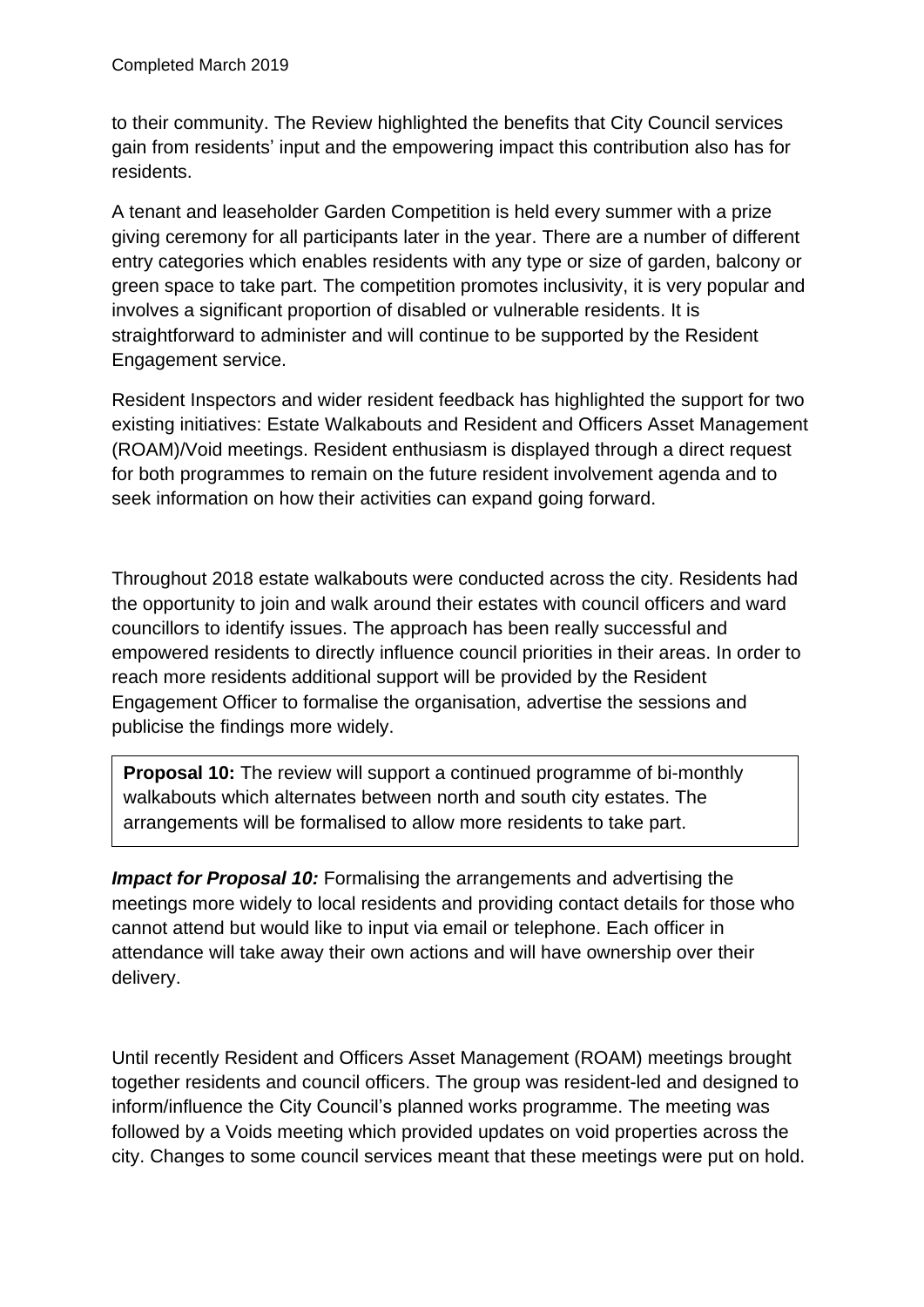However Resident Inspectors have highlighted the benefit of the meetings and have made specific requests for them to be re-established.

**Proposal 11:** Re-establish ROAM/Void meetings, and transfer their management from the Maintenance and Assets Team to the Resident Engagement service.

**Impact for Proposal 11:** Formalising the arrangements and advertising the meetings more widely will ensure greater participation.

In order to make wider improvements to assets and communal areas on estates, funding has been secured from the budget for a five year Estates Improvement Scheme. The new fund releases £1 million each year for 5 years which will be ring fenced to ensure it is spent solely on capital improvements, rather than on work categorised as planned maintenance. The improvement proposals were submitted by Estate Champions and have arisen directly from resident and ward councillor input through estate walkabouts undertaken during 2018. The walkabouts allowed residents the opportunity to identify first-hand the areas on their estates which they thought could benefit from investment. Input from the Council's Estate and Common Parts Surveys also evidenced the need to invest in certain areas.

**Proposal 12:** The Review supports the Estate Improvement Scheme by encouraging residents to submit new proposals for consideration and to undertake the consultation on accepted proposals.

*Impact for Proposal 12:* Once a proposal is identified residents and ward councillors in the area will play a crucial role in helping to design and implement the proposed changes to ensure they are involved at every stage. Going forward, residents will also be encouraged to make suggestions for future proposals spanning the 5 year programme. An ongoing advertisement asking for resident suggestions for estate walkabout locations, Estate Improvement Scheme recommendations and ROAM/Void meetings will be included in each edition of Open Door. The advert will also encourage residents to write in and express what is important on their estate and where improvements could be made.

Volunteers play a crucial role in inspecting internal and external parts of estates to ensure the maintenance undertaken by both the City Council and external contractors meets agreed service standards. Resident Inspectors and Green Inspectors monitor the internal and external condition of council homes and estates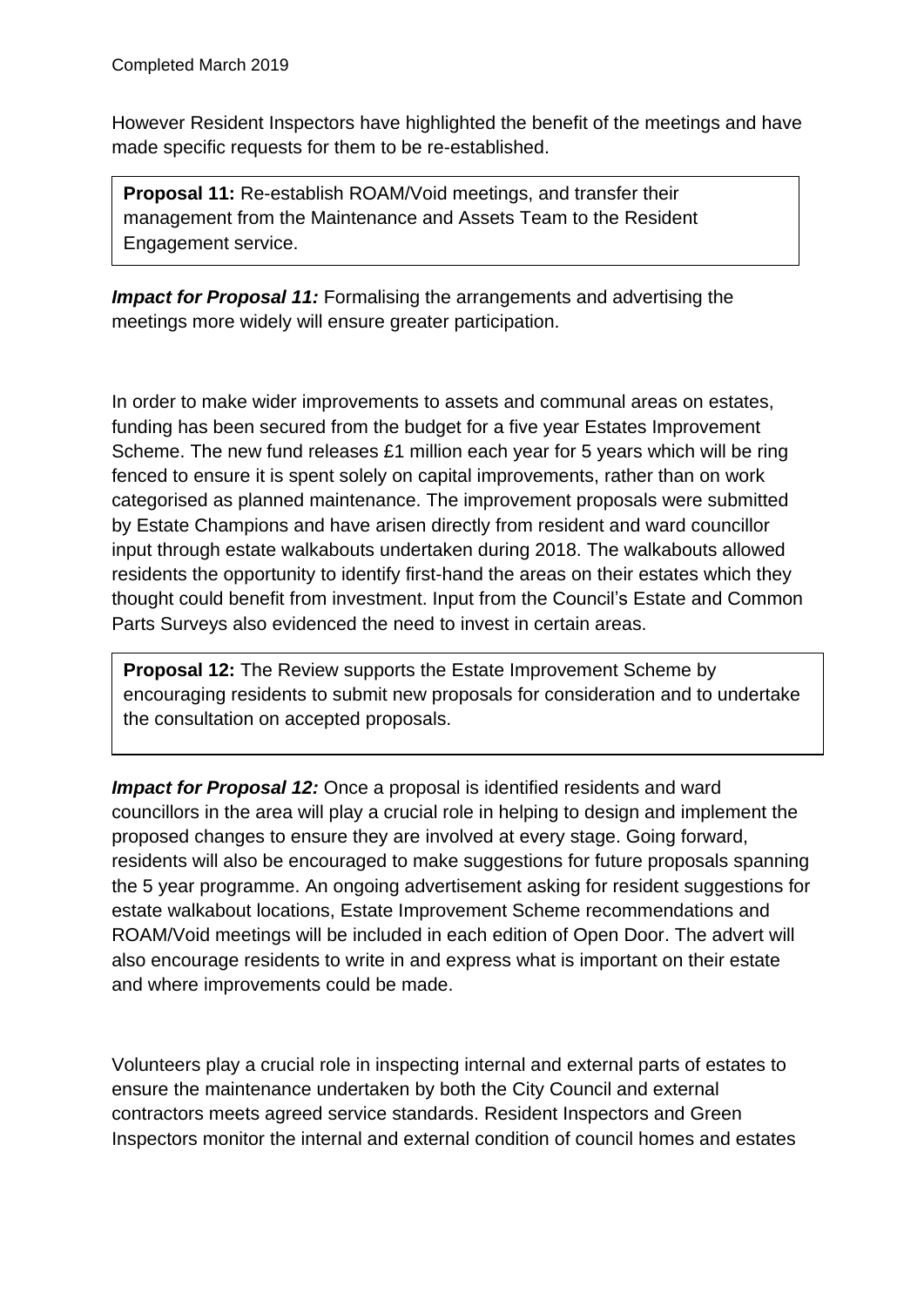to ensure contractors are accountable and delivery meets agreed standards. The numbers of Resident Inspectors needs to increase to ensure greater accountability.

**Proposal 13:** Undertake recruitment drives on specific estates, allowing new Inspectors to inspect their immediate area rather than having to travel city-wide.

*Impact for Proposal 13:* The Review has highlighted the need to make it easier for residents to take part so flexibly reducing the capacity of the role by allowing them to inspect their local area might make it easier to take part and more appealing. Supporting inspectors to report back digitally or by phone rather than having to attend formal meetings will also facilitate this.

## **Wider Engagement**

One of the five principles underpinning the Social Housing Green Paper (2018)9 is empowering residents and ensuring their voices are heard so that landlords are held to account. Engagement and facilitating the ability for a wider demographic to participate is a key priority to ensure we are meeting the needs of different types of residents. A variety of methods also need to be available to appeal to the preferences of residents; feedback tells us that some want to get heavily involved whilst others like to casually input into activities in their direct vicinity.

At present the Resident Engagement service assists some community groups by facilitating meetings and providing a venue. Guidance and administrative assistance is also provided to those who would like to create an official Residents Association (RA). RAs can apply for a grant from the Council of up to £1000 to spend on community activity. Historically RAs have been a popular way for residents to get involved in their community. Guidance is provided by the Resident Engagement service about how to apply for funding. Although some areas across the city still have thriving RAs their general popularity has dwindled because residents do not want the responsibility of their core formalities. Resident feedback has highlighted a preference to attend more informal ad hoc pop-up community meetings, which often occur in response to a localised issue and then disperse once it's fixed. The Resident Engagement team has also received numerous requests for funding from these pop-up groups, which to date cannot be granted because they do not have a formal bank account which is required within the RA structure.

<sup>1</sup> <sup>9</sup> Social Housing Green Paper (2018) https://www.gov.uk/government/consultations/a-new-deal-forsocial-housing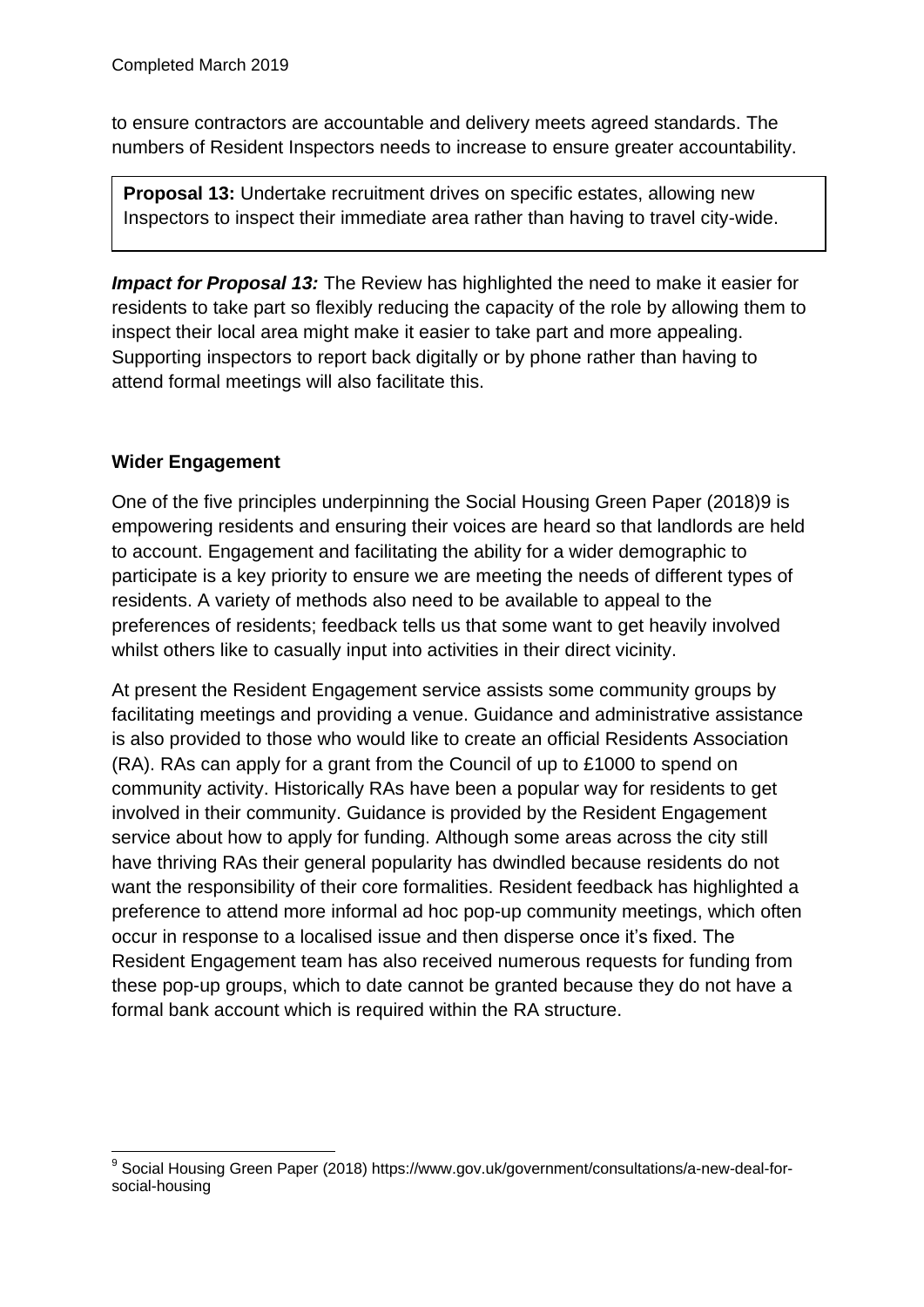**Proposal 14:** In order to facilitate wider access to the grant fund the Review proposes to maintain the current RA grant system but also allow pop-up groups to apply for a grant out of the same fund. The pop-up group would be required to apply for funding (satisfying set criteria) for a specific change which can be enjoyed by the whole community. Once granted the money would stay in the Resident Engagement budget but would be ring fenced with a dedicated cost code. Once identified the items would be purchased directly by officers so the financial transaction could still be audited.

*Impact for Proposal 14:* This adjusted, flexible approach would open more opportunity for residents to make changes to their environment.

The Sheltered Schemes Resident Association (SSRA) is an example of one RA which ceased in recent years because residents no longer wanted to take on the responsibility of the formal aspects of the group. In order to reinvigorate a sense of community within the 13 sheltered schemes, the Review proposes to:

**Proposal 15:** Create a sheltered scheme community group which meets quarterly. The location will move between the schemes and will be facilitated by the Resident Engagement Officer and sheltered housing staff.

**Impact for Proposal 15:** All sheltered housing residents will be welcome to attend. At the meeting they will receive service updates from the Housing Services Manager and have the opportunity to request items for discussion or topics of interest.

In December 2018 a recruitment drive was undertaken to fill two vacant Tenant Representative positions on the Housing Scrutiny Committee. All tenants were individually written to and invited to apply. The response rate was over four times higher than through previous methods of advertising the position, so this has informed the future approach for recruitment and publicising TLR elections. In order to ensure we captured the enthusiasm of the candidates who were not selected for the positions, all suitable candidates were offered a place on the newly proposed Residents Panel. Going forward, after a TLR election the same approach will be taken if there is a surplus of unsuccessful candidates so that their enthusiasm and expertise isn't lost.

## **Communication**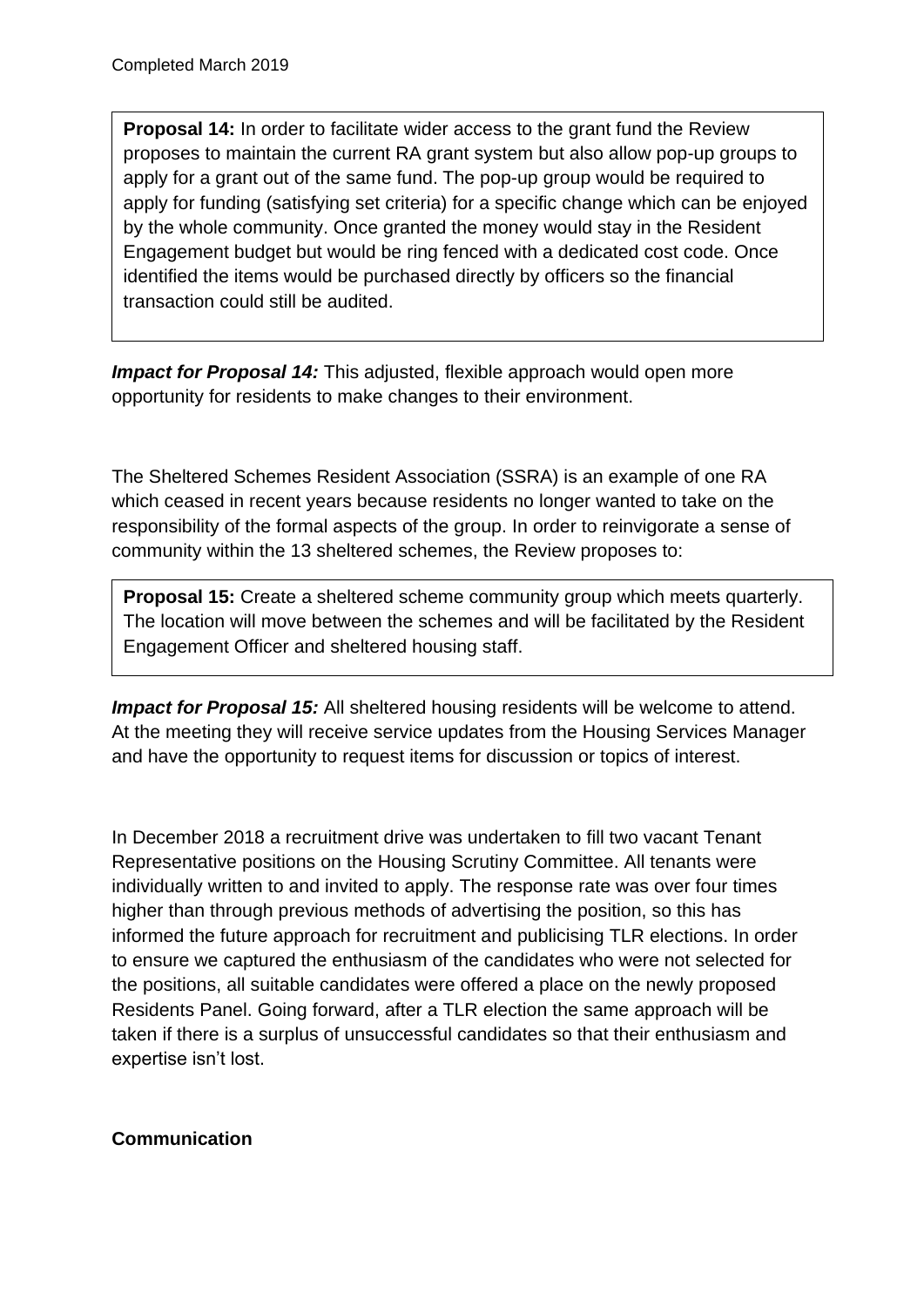A crucial aspect of effective resident involvement is ensuring outcomes are fed back to them so they remain involved in the ongoing process and can see how their contribution has made a difference.

One of the key methods of communication between the housing service and tenants and leaseholders is through Open Door; a 16 page publication which is posted and emailed to residents three times a year. Open Door's content is aligned systematically to help deliver the objectives of the Council's Anti-Poverty Strategy. Its main streams of information relate to; policy changes/ council updates, help and support within the community and updates on resident involvement activities. The magazine is designed and produced in-house and its content is sourced directly from officers across the council and partner agencies. The Open Door Residents' Panel edit the content and ensures it responds to current demands. Resident feedback highlights the value that they place on Open Door. This is evidenced by a recent request to revert back to producing a fourth edition (which was reduced during the Housing Transformation). This request will be fully considered during 2019/20 and responded to accordingly.

**Proposal 16**: The production of Open Door will continue but as part of the review its design has undergone a revamp. The size of the publication remains the same but the colour, layout, material and images have been modernised.

*Impact for Proposal 16:* Reviewing the design freshens up the look of the publication, it standardises the layout and makes it easier to read.

Working closely with the City Council's Corporate Marketing Team ensures we take a one council approach to the messages being conveyed in publications. The resident engagement webpage will be reviewed and updated to ensure it only contains information that is relevant and up to date.

**Proposal 17:** New elements will be added to the web page which encapsulates the new or changed methods of involvement outlined within this Review. Policies, procedures and strategies will also be accessible on the page for residents to selfserve where possible.

**Impact for Proposal 17:** Enabling residents to access information digitally increases accessibility and transparency of information.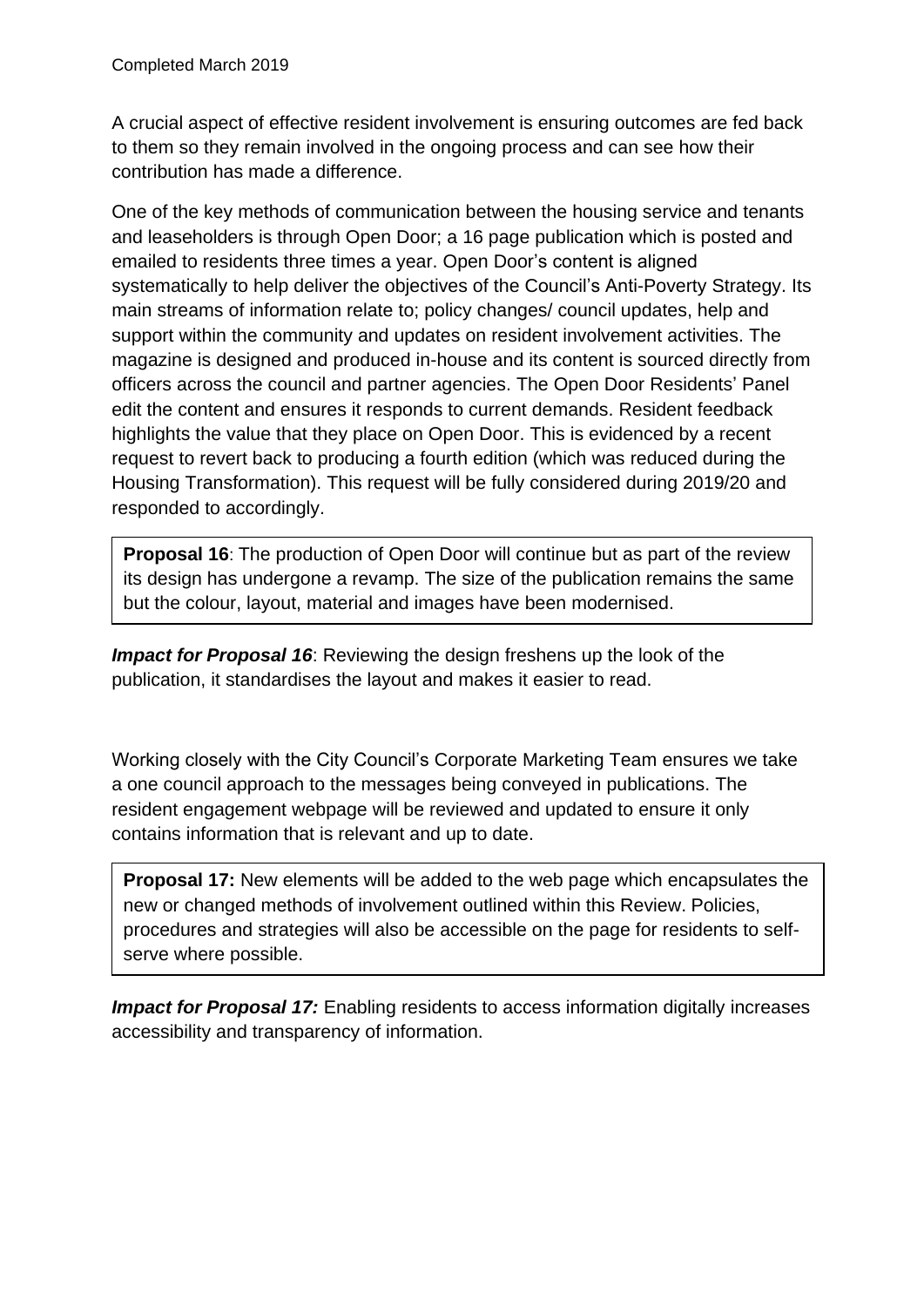Brighton City Council10 takes a dynamic approach to service updates by compiling its annual report into a short graphics based video which is easy to follow, fun to watch and grasps a different kind of audience.

**Proposal 18:** The Resident Engagement team will explore the opportunity to digitalise information such as our annual report and other key messages into a video format which can be shared on social media.

Impact for Proposal 18: Videos are easy to share on social media so can have a wider digital footprint than simply uploading information to a webpage.

## **Conclusion**

The eighteen proposals considered within this Review are summarised below. They are all considered to be deliverable within current resources and a timeline for initiating the activities will be created to ensure effective monitoring. We believe the proposals build on previous successes while planning for meeting emerging needs. Fundamental to each of them is for residents to feel empowered to take part and input into a service which delivers for them. The recommendations are not exhaustive and the approach to delivery will remain flexible in order to ensure the initiatives evolve through time to suit resident's needs and demands. The recommendations also align with the wider service objectives which will help determine priorities for consultation moving forward.

## **Summary of Proposals:**

## **Development & Accountability**

**Proposal 1:** To facilitate input and greater consultation, officers will be encouraged to consult with residents in the infant stages of many of the decisions/reports/policies which relate to tenants and leaseholders.

**Proposal 2:** To strengthen existing scrutiny processes the creation of a Residents' Panel would facilitate a greater level of input from a wider and more representatives demographic of residents.

**Proposal 3:** To implement an additional element to the HDA update meetings by dedicating a proportion of time to specific developments which are at their design stage, allowing time to review the plans, materials and layout of the proposals in detail. The HDA representative will take the feedback and contribute it to the ongoing development discussion.

<sup>1</sup> <sup>10</sup> *Brighton City Council Annual Report* https://www.brighton-hove.gov.uk/content/housing/councilhousing/annual-report-council-tenants-and-leaseholders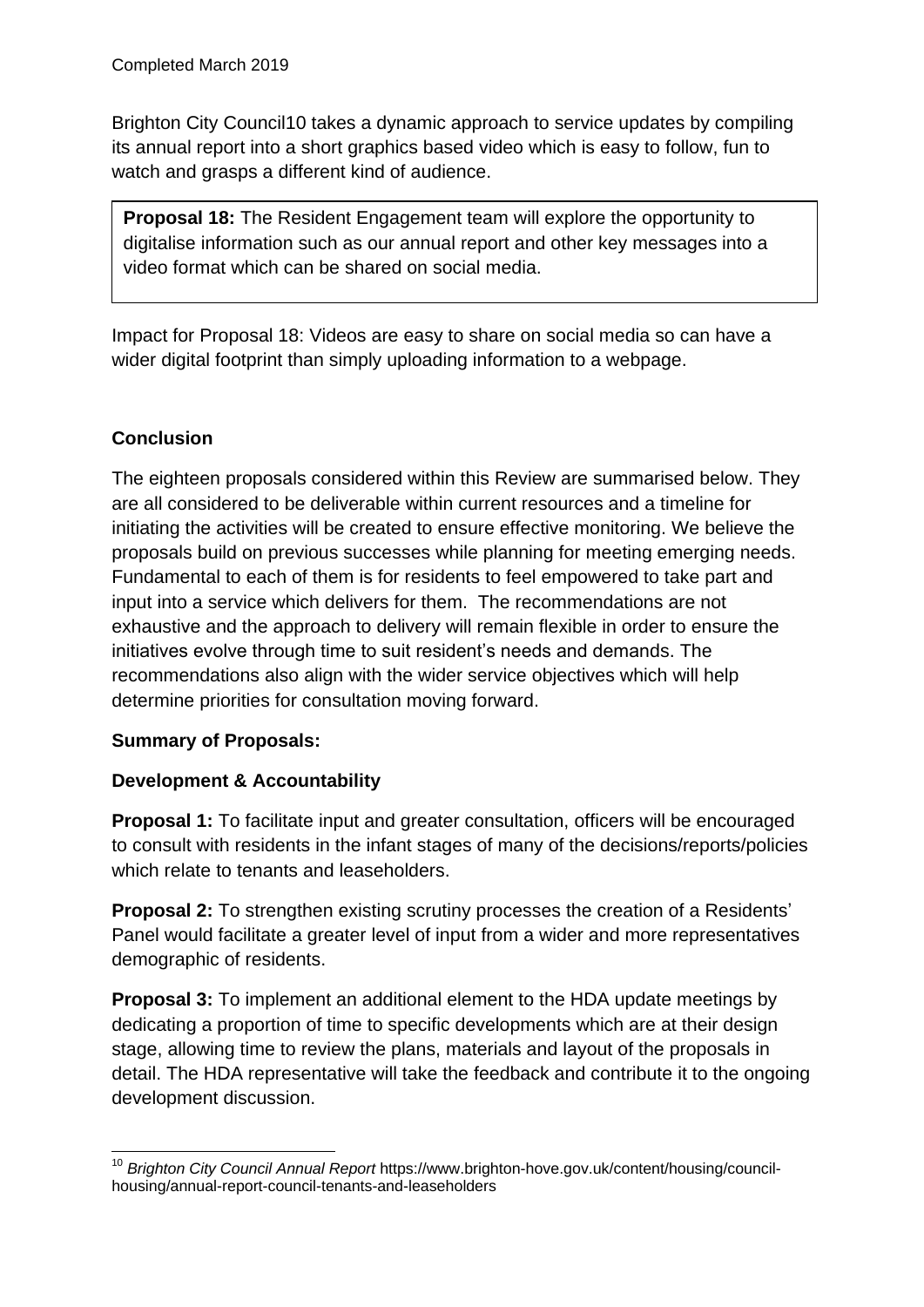## **Digital**

**Proposal 4:** Explore the development of alternative digital classes which teach learners how to use their own devices to a greater capacity, for example to make and monitor a Universal Credit application using their smart phone.

**Proposal 5:** The Housing Service is committed to facilitating increased connectivity by working with providers to allow them access to install fibre optic broadband capability into residential housing estates and community facilities owned by Cambridge City Council.

**Proposal 6:** Taking a one-council approach, a plan is in place to recycle some of the equipment, install appropriate software and then house it in the City Homes community rooms for public use.

**Proposal 7:** Building a similar resident-focussed digital platform will be explored in detail, with a view to connect residents so they can contribute to housing matters from the comfort of their own home.

#### **Surveys**

**Proposal 8:** In order to tailor our service to meet residents' needs localised surveys and consultations will be employed to increase our understanding of what residents want. The scope for participation in postal surveys will be held in conjunction with wider activities such as resident walkabouts, estate improvements, and policy consultations.

**Proposal 9:** In order to embed engagement from an early stage the Housing Development Agency will provide information on developments which are newly completed and contain tenants. After the first six months residents will receive a survey which asks questions relating to their experience and if there are any issues with the property.

#### **Community Improvement**

**Proposal 10:** The Review will support a continued programme of bi-monthly walkabouts which alternates between north and south city estates. The arrangements will be formalised to allow more residents to take part.

**Proposal 11:** Re-establish ROAM/Void meetings, transferring the management from the Maintenance and Assets Team to the Resident Engagement service.

**Proposal 12:** Supports the Estate Improvement Scheme by encouraging residents to submit new proposals for consideration and to undertake the consultation on accepted proposals.

**Proposal 13:** Undertake recruitment drives on specific estates, allowing new Inspectors to inspect their immediate area rather than having to travel city-wide.